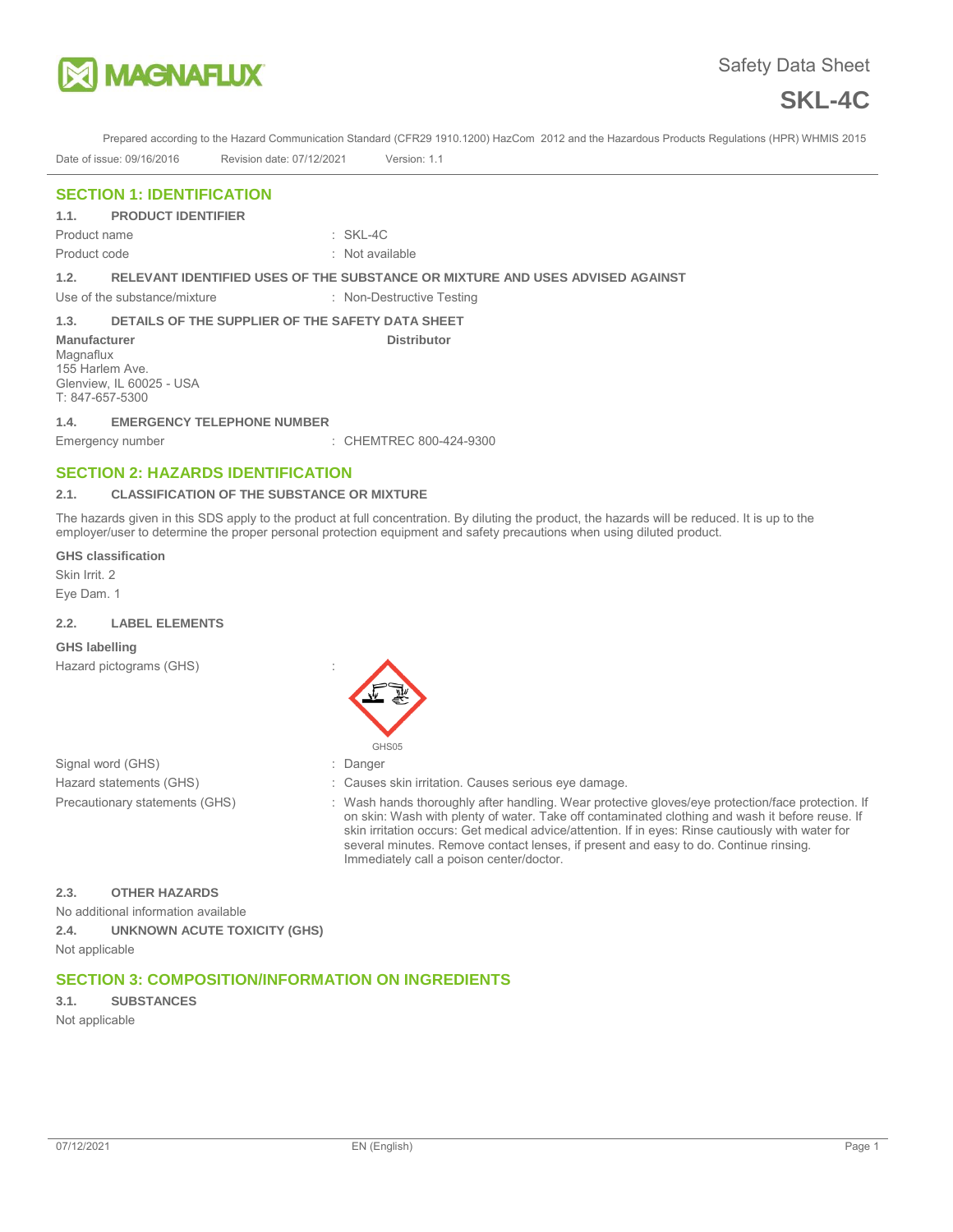

# **SKL-4C**

Prepared according to the Hazard Communication Standard (CFR29 1910.1200) HazCom 2012 and the Hazardous Products Regulations (HPR) WHMIS 2015

| 3.2.<br><b>MIXTURES</b>                      |                           |               |
|----------------------------------------------|---------------------------|---------------|
| <b>Name</b>                                  | <b>Product identifier</b> | $\frac{9}{6}$ |
| 9-Octadecenamide, N-(2-hydroxypropyl)-, (Z)- | (CAS No) 111-05-7         | 7.21          |
| Tributyoxyethyl phosphate                    | (CAS No) 78-51-3          | 7.21          |
| Diethylene glycol                            | (CAS No) 111-46-6         | 5.01          |
| Alcohols, C9-11, ethoxylated                 | (CAS No) 68439-46-3       | 2.50          |
| Ethylene glycol                              | (CAS No) 107-21-1         | 1.85          |
| 5-Decyne-4,7-diol, 2,4,7,9-tetramethyl-      | (CAS No) 126-86-3         | 1.80          |

# **SECTION 4: FIRST AID MEASURES**

# **4.1. DESCRIPTION OF FIRST AID MEASURES**

| First-aid measures after inhalation                                        |  | : If breathing is difficult, remove victim to fresh air and keep at rest in a position comfortable for<br>breathing. Get medical advice/attention if you feel unwell.                               |  |
|----------------------------------------------------------------------------|--|-----------------------------------------------------------------------------------------------------------------------------------------------------------------------------------------------------|--|
| First-aid measures after skin contact                                      |  | : In case of contact, immediately flush skin with plenty of water. Remove contaminated clothing<br>and shoes. Wash clothing before reuse. Call a physician if irritation develops and persists.     |  |
| First-aid measures after eye contact                                       |  | : In case of contact, immediately flush eyes with plenty of water for at least 15 minutes. If easy to<br>do, remove contact lenses, if worn. Get medical attention immediately.                     |  |
| First-aid measures after ingestion                                         |  | : If swallowed, do NOT induce vomiting unless directed to do so by medical personnel. Never<br>give anything by mouth to an unconscious person. Get medical advice/attention if you feel<br>unwell. |  |
| <b>MOST IMPORTANT SYMPTOMS AND EFFECTS, BOTH ACUTE AND DELAYED</b><br>4.2. |  |                                                                                                                                                                                                     |  |
| Symptoms/injuries after inhalation                                         |  | : May cause respiratory tract irritation.                                                                                                                                                           |  |
| Symptoms/injuries after skin contact                                       |  | : Causes skin irritation. Symptoms may include redness, edema, drying, defatting and cracking<br>of the skin.                                                                                       |  |
| Symptoms/injuries after eye contact                                        |  | : Causes serious eye damage. Symptoms may include discomfort or pain, excess blinking and<br>tear production, with marked redness and swelling of the conjunctiva. May cause burns.                 |  |
| Symptoms/injuries after ingestion                                          |  | : May be harmful if swallowed. May cause stomach distress, nausea or vomiting.                                                                                                                      |  |

# **4.3. INDICATION OF ANY IMMEDIATE MEDICAL ATTENTION AND SPECIAL TREATMENT NEEDED**

Symptoms may not appear immediately. In case of accident or if you feel unwell, seek medical advice immediately (show the label or SDS where possible).

# **SECTION 5: FIREFIGHTING MEASURES**

| 5.1.        | <b>EXTINGUISHING MEDIA</b>                                   |  |                                                                                                                                                                    |
|-------------|--------------------------------------------------------------|--|--------------------------------------------------------------------------------------------------------------------------------------------------------------------|
|             | Suitable extinguishing media                                 |  | : Powder, water spray, foam, carbon dioxide.                                                                                                                       |
|             | Unsuitable extinguishing media                               |  | : None known.                                                                                                                                                      |
| 5.2.        | <b>SPECIAL HAZARDS ARISING FROM THE SUBSTANCE OR MIXTURE</b> |  |                                                                                                                                                                    |
| Fire hazard |                                                              |  | : Products of combustion may include, and are not limited to: oxides of carbon, oxides of<br>nitrogen, aldehydes, alcohols, ethers, various hydrocarbon fragments. |
| 5.3.        | <b>ADVICE FOR FIREFIGHTERS</b>                               |  |                                                                                                                                                                    |
|             | Protection during firefighting                               |  | : Keep upwind of fire. Wear full fire fighting turn-out gear (full Bunker gear) and respiratory<br>protection (SCBA).                                              |

# **SECTION 6: ACCIDENTAL RELEASE MEASURES**

| 6.1.            | PERSONAL PRECAUTIONS, PROTECTIVE EQUIPMENT AND EMERGENCY PROCEDURES |                                                                                                                                                                                                                               |  |
|-----------------|---------------------------------------------------------------------|-------------------------------------------------------------------------------------------------------------------------------------------------------------------------------------------------------------------------------|--|
|                 | General measures                                                    | : Use personal protection recommended in Section 8. Isolate the hazard area and deny entry to<br>unnecessary and unprotected personnel. Avoid contact with skin and eyes.                                                     |  |
| 6.2.            | <b>METHODS AND MATERIAL FOR CONTAINMENT AND CLEANING UP</b>         |                                                                                                                                                                                                                               |  |
| For containment |                                                                     | : Contain and/or absorb spill with inert material (e.g. sand, vermiculite), then place in a suitable<br>container. Do not flush to sewer or allow to enter waterways. Use appropriate Personal<br>Protective Equipment (PPE). |  |
|                 | Methods for cleaning up                                             | : Scoop up material and place in a disposal container. Provide ventilation.                                                                                                                                                   |  |
| 63              | <b>DEFEDENCE TO OTHED SECTIONS</b>                                  |                                                                                                                                                                                                                               |  |

#### **6.3. REFERENCE TO OTHER SECTIONS**

See section 8 for further information on protective clothing and equipment and section 13 for advice on waste disposal.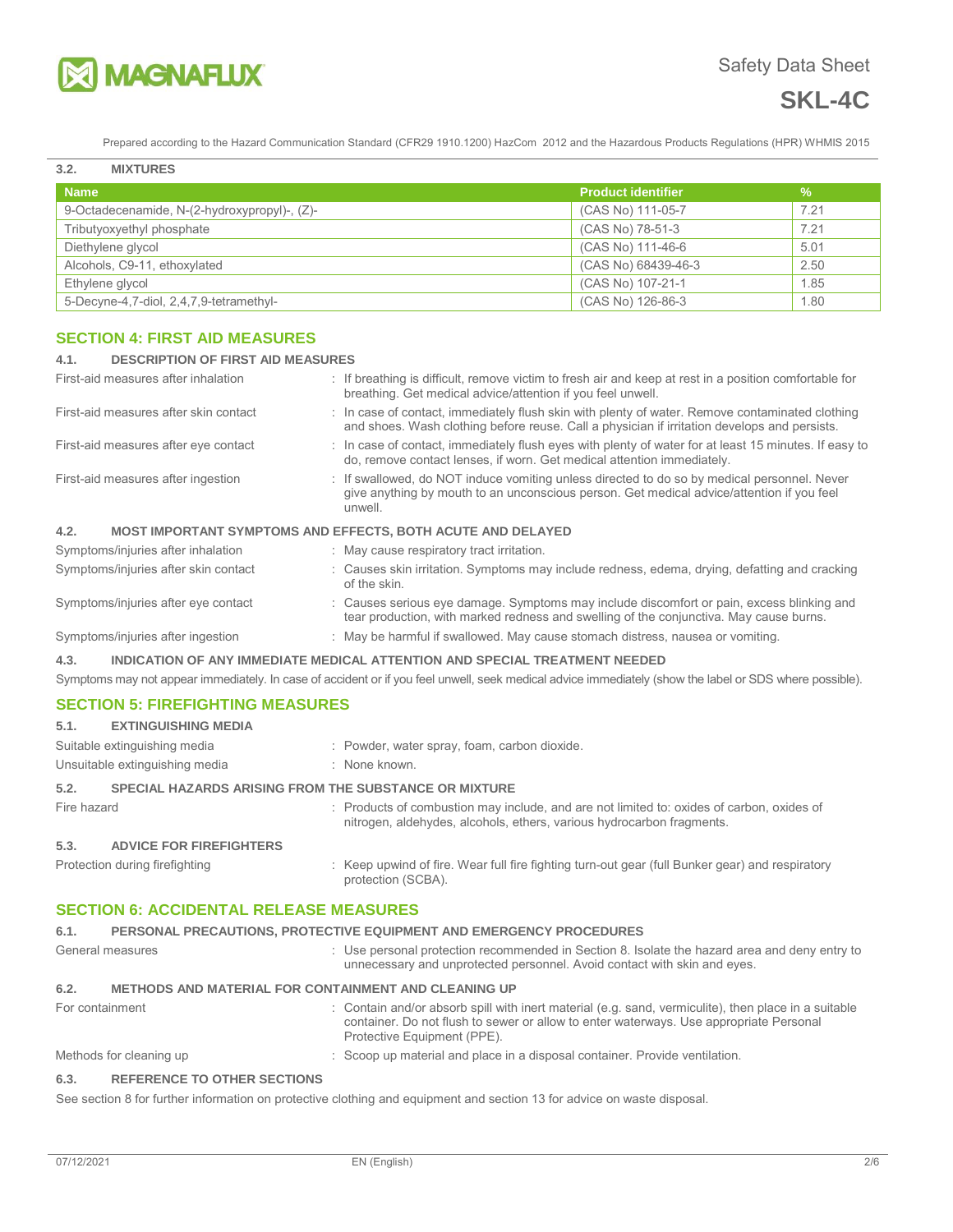

Prepared according to the Hazard Communication Standard (CFR29 1910.1200) HazCom 2012 and the Hazardous Products Regulations (HPR) WHMIS 2015

# **SECTION 7: HANDLING AND STORAGE**

#### **7.1. PRECAUTIONS FOR SAFE HANDLING**

Precautions for safe handling **interpretations** : Avoid contact with skin and eyes. Avoid breathing dust/fume/gas/mist/vapours/spray. Do not

swallow. Handle and open container with care. When using do not eat, drink or smoke. Hygiene measures **in the start of the Contaminated clothing before reuse**. Wash hands before eating, drinking, or smoking.

# **7.2. CONDITIONS FOR SAFE STORAGE, INCLUDING ANY INCOMPATIBILITIES**

Storage conditions : Keep out of the reach of children. Keep container tightly closed.

**7.3. SPECIFIC END USE(S)** 

Not available.

# **SECTION 8: EXPOSURE CONTROLS/PERSONAL PROTECTION**

### **8.1. CONTROL PARAMETERS**

| 9-Octadecenamide, N-(2-hydroxypropyl)-, (Z)- (111-05-7) |                |  |  |
|---------------------------------------------------------|----------------|--|--|
| <b>ACGIH</b>                                            | Not applicable |  |  |
| OSHA                                                    | Not applicable |  |  |

| Tributyoxyethyl phosphate (78-51-3) |                |  |  |
|-------------------------------------|----------------|--|--|
| ACGIH                               | Not applicable |  |  |
| OSHA                                | Not applicable |  |  |

| Diethylene glycol (111-46-6) |                |                      |
|------------------------------|----------------|----------------------|
| ACGIH                        | Not applicable |                      |
| OSHA                         | Not applicable |                      |
| 'US WEEL                     | US TWA         | 10 mg/m <sup>3</sup> |

| Alcohols, C9-11, ethoxylated (68439-46-3) |                |  |  |
|-------------------------------------------|----------------|--|--|
| ACGIH                                     | Not applicable |  |  |
| OSHA                                      | Not applicable |  |  |

| Ethylene glycol (107-21-1) |                                    |                                      |
|----------------------------|------------------------------------|--------------------------------------|
| <b>ACGIH</b>               | ACGIH Ceiling (mg/m <sup>3</sup> ) | 100 mg/m <sup>3</sup> (aerosol only) |
| <b>OSHA</b>                | Not applicable                     |                                      |
|                            |                                    |                                      |

| 5-Decyne-4,7-diol, 2,4,7,9-tetramethyl- (126-86-3) |                |  |  |
|----------------------------------------------------|----------------|--|--|
| ACGIH                                              | Not applicable |  |  |
| OSHA                                               | Not applicable |  |  |

# **8.2. EXPOSURE CONTROLS**

| Appropriate engineering controls | : Use ventilation adequate to keep exposures (airborne levels of dust, fume, vapor, etc.) below<br>recommended exposure limits.                                                                                                                  |
|----------------------------------|--------------------------------------------------------------------------------------------------------------------------------------------------------------------------------------------------------------------------------------------------|
| Hand protection                  | : Wear chemically resistant protective gloves.                                                                                                                                                                                                   |
| Eye protection                   | : Wear approved eye protection (properly fitted dust- or splash-proof chemical safety goggles)<br>and face protection (face shield).                                                                                                             |
| Skin and body protection         | : Wear suitable protective clothing.                                                                                                                                                                                                             |
| Respiratory protection           | : In case of insufficient ventilation, wear suitable respiratory equipment. Respirator selection<br>must be based on known or anticipated exposure levels, the hazards of the product and the<br>safe working limits of the selected respirator. |
| Environmental exposure controls  | : Maintain levels below Community environmental protection thresholds.                                                                                                                                                                           |
| Other information                | : Do not eat, smoke or drink where material is handled, processed or stored. Wash hands carefully<br>before eating or smoking. Handle according to established industrial hygiene and safety practices.                                          |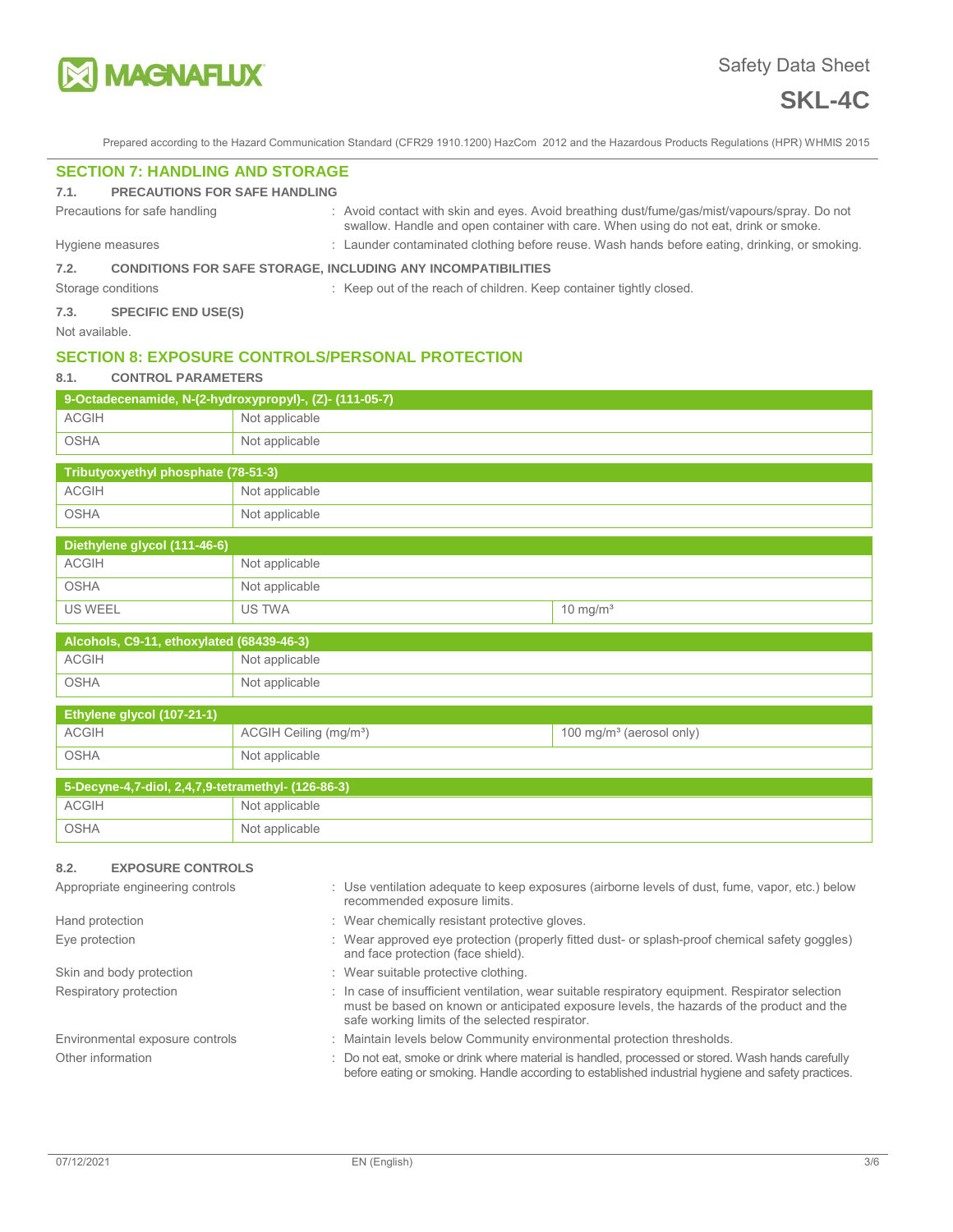

# **SKL-4C**

Prepared according to the Hazard Communication Standard (CFR29 1910.1200) HazCom 2012 and the Hazardous Products Regulations (HPR) WHMIS 2015

#### **SECTION 9: PHYSICAL AND CHEMICAL PROPERTIES**

#### **9.1. INFORMATION ON BASIC PHYSICAL AND CHEMICAL PROPERTIES**

| Physical state          |                                            |  | Liquid            |
|-------------------------|--------------------------------------------|--|-------------------|
| Appearance              |                                            |  | Red               |
| Colour                  |                                            |  | Red               |
| Odour                   |                                            |  | Characteristic    |
| Odour threshold         |                                            |  | No data available |
| pH                      |                                            |  | Neutral           |
| Melting point           |                                            |  | No data available |
| Freezing point          |                                            |  | No data available |
| Boiling point           |                                            |  | No data available |
| Flash point             |                                            |  | No data available |
|                         | Relative evaporation rate (butylacetate=1) |  | No data available |
|                         | Flammability (solid, gas)                  |  | Not flammable     |
| <b>Explosive limits</b> |                                            |  | No data available |
|                         | <b>Explosive properties</b>                |  | No data available |
|                         | Oxidising properties                       |  | No data available |
| Vapour pressure         |                                            |  | $< 1$ mm Hq       |
| Relative density        |                                            |  | 1.04              |
|                         | Relative vapour density at 20 °C           |  | No data available |
| Solubility              |                                            |  | No data available |
|                         | Partition coefficient n-octanol/water      |  | No data available |
|                         | Auto-ignition temperature                  |  | No data available |
|                         | Decomposition temperature                  |  | No data available |
| <b>Viscosity</b>        |                                            |  | No data available |
|                         | Viscosity, kinematic                       |  | $\approx 8$ cSt   |
| Viscosity, dynamic      |                                            |  | No data available |
| 9.2.                    | <b>OTHER INFORMATION</b>                   |  |                   |

VOC content : 105.343 g/l

# **SECTION 10: STABILITY AND REACTIVITY**

#### **10.1. REACTIVITY**

No dangerous reaction known under conditions of normal use.

**10.2. CHEMICAL STABILITY** 

Stable under normal storage conditions.

#### **10.3. POSSIBILITY OF HAZARDOUS REACTIONS**

No dangerous reaction known under conditions of normal use.

#### **10.4. CONDITIONS TO AVOID**

Heat. Incompatible materials.

#### **10.5. INCOMPATIBLE MATERIALS**

Strong acids. Strong bases. Oxidizing agent. Reducing agents. Dehydrating Agents. Reactive materials. Materials reactive with hydroxyl compounds.

#### **10.6. HAZARDOUS DECOMPOSITION PRODUCTS**

May include, and are not limited to: oxides of carbon, oxides of nitrogen, aldehydes, alcohols, ethers, various hydrocarbon fragments.

# **SECTION 11: TOXICOLOGICAL INFORMATION**

# **11.1. INFORMATION ON TOXICOLOGICAL EFFECTS**

### Acute toxicity **in the case of the Case of the Case of the Case of the Case of the Case of the Case of the Case of the Case of the Case of the Case of the Case of the Case of the Case of the Case of the Case of the Case of**

| SKL-4C             |                                                   |     |
|--------------------|---------------------------------------------------|-----|
| LD50 oral rat      | > 2000 mg/kg (Calculated Acute Toxicity Estimate) |     |
| LD50 dermal rabbit | > 2000 mg/kg (Calculated Acute Toxicity Estimate) |     |
| 07/12/2021         | EN (English)                                      | 4/6 |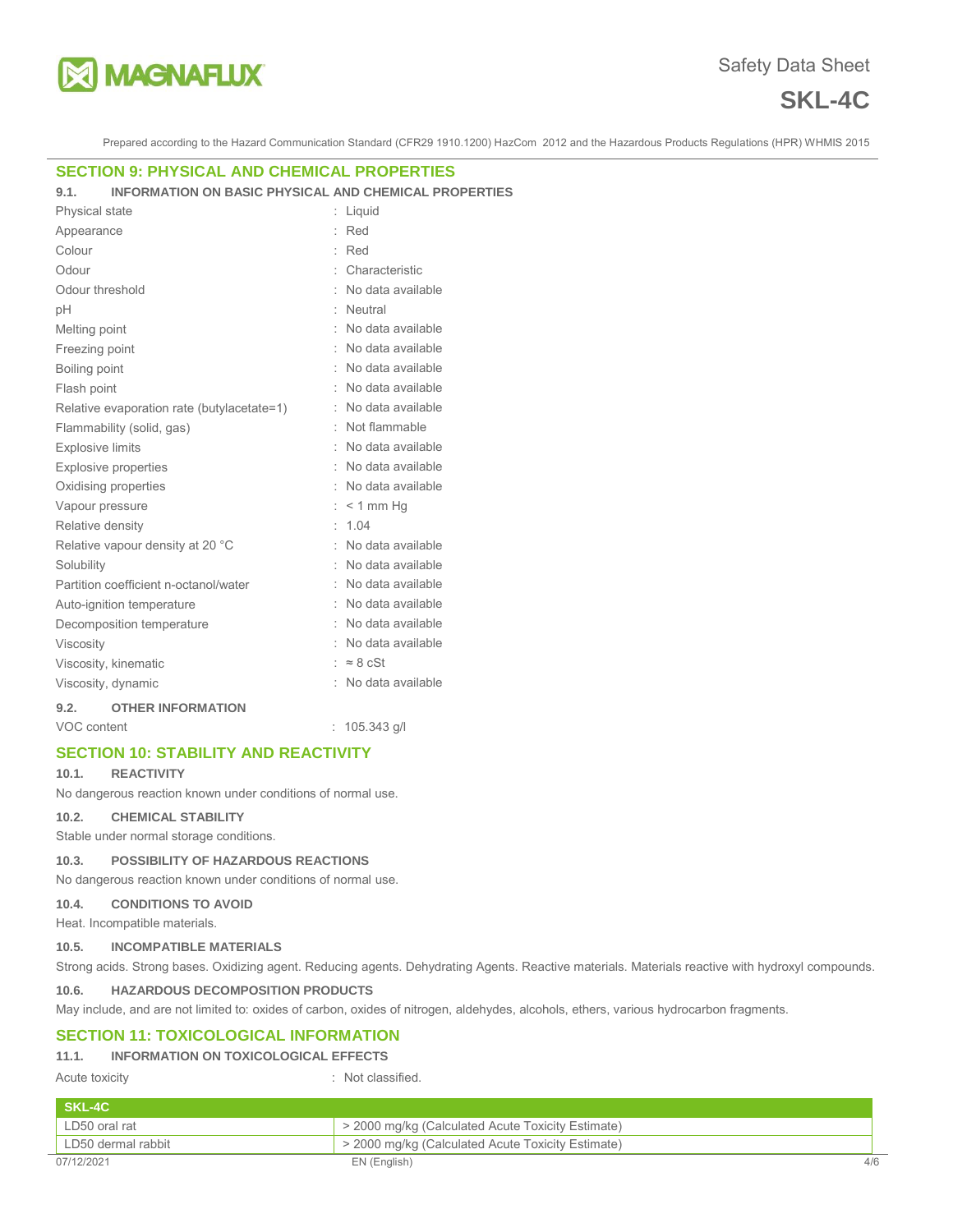

# **SKL-4C**

Prepared according to the Hazard Communication Standard (CFR29 1910.1200) HazCom 2012 and the Hazardous Products Regulations (HPR) WHMIS 2015

| SKL-4C                                             |                                                                                                                                                                                     |  |  |
|----------------------------------------------------|-------------------------------------------------------------------------------------------------------------------------------------------------------------------------------------|--|--|
| LC50 inhalation rat                                | > 20 mg/l/4h (Calculated Acute Toxicity Estimate)                                                                                                                                   |  |  |
| Tributyoxyethyl phosphate (78-51-3)                |                                                                                                                                                                                     |  |  |
| LD50 oral rat                                      | 3 g/kg                                                                                                                                                                              |  |  |
| LD50 dermal rabbit                                 | $> 16$ ml/kg                                                                                                                                                                        |  |  |
| LC50 inhalation rat                                | $> 6.4$ mg/l/4h                                                                                                                                                                     |  |  |
| Diethylene glycol (111-46-6)                       |                                                                                                                                                                                     |  |  |
| LD50 oral rat                                      | 12565 mg/kg                                                                                                                                                                         |  |  |
| LD50 dermal rabbit                                 | 11890 mg/kg                                                                                                                                                                         |  |  |
| Alcohols, C9-11, ethoxylated (68439-46-3)          |                                                                                                                                                                                     |  |  |
| LD50 oral rat                                      | 1400 mg/kg                                                                                                                                                                          |  |  |
| Ethylene glycol (107-21-1)                         |                                                                                                                                                                                     |  |  |
| LD50 oral rat                                      | 4700 mg/kg                                                                                                                                                                          |  |  |
| LD50 dermal rat                                    | 10600 mg/kg                                                                                                                                                                         |  |  |
| Skin corrosion/irritation                          | Causes skin irritation.                                                                                                                                                             |  |  |
| Serious eye damage/irritation                      | Causes serious eye damage.                                                                                                                                                          |  |  |
| Respiratory or skin sensitisation                  | Based on available data, the classification criteria are not met                                                                                                                    |  |  |
| Germ cell mutagenicity                             | Based on available data, the classification criteria are not met                                                                                                                    |  |  |
| Carcinogenicity                                    | Based on available data, the classification criteria are not met                                                                                                                    |  |  |
| Reproductive toxicity                              | Based on available data, the classification criteria are not met                                                                                                                    |  |  |
| Specific target organ toxicity (single exposure)   | Based on available data, the classification criteria are not met                                                                                                                    |  |  |
| Specific target organ toxicity (repeated exposure) | Based on available data, the classification criteria are not met                                                                                                                    |  |  |
| Aspiration hazard                                  | Based on available data, the classification criteria are not met                                                                                                                    |  |  |
| Symptoms/injuries after inhalation                 | : May cause respiratory tract irritation.                                                                                                                                           |  |  |
| Symptoms/injuries after skin contact               | Causes skin irritation. Symptoms may include redness, edema, drying, defatting and cracking<br>of the skin.                                                                         |  |  |
| Symptoms/injuries after eye contact                | : Causes serious eye damage. Symptoms may include discomfort or pain, excess blinking and<br>tear production, with marked redness and swelling of the conjunctiva. May cause burns. |  |  |
| Symptoms/injuries after ingestion                  | : May be harmful if swallowed. May cause stomach distress, nausea or vomiting.                                                                                                      |  |  |

# **SECTION 12: ECOLOGICAL INFORMATION**

# **12.1. TOXICITY**

Ecology - general **Ecology** - general  $\cdot$  May cause long-term adverse effects in the aquatic environment.

# **12.2. PERSISTENCE AND DEGRADABILITY**

| SKL-4C                                    |                  |  |
|-------------------------------------------|------------------|--|
| Persistence and degradability             | Not established. |  |
| 12.3.<br><b>BIOACCUMULATIVE POTENTIAL</b> |                  |  |
| SKL-4C                                    |                  |  |
| Bioaccumulative potential                 | Not established. |  |
| 12.4.<br><b>MOBILITY IN SOIL</b>          |                  |  |
| No additional information available       |                  |  |
| 12.5.<br><b>OTHER ADVERSE EFFECTS</b>     |                  |  |

Effect on global warming **Effect** on global warming : No known effects from this product.

# **SECTION 13: DISPOSAL CONSIDERATIONS**

# **13.1. WASTE TREATMENT METHODS**

Waste disposal recommendations : This material must be disposed of in accordance with all local, state, provincial, and federal regulations. The generation of waste should be avoided or minimized wherever possible.